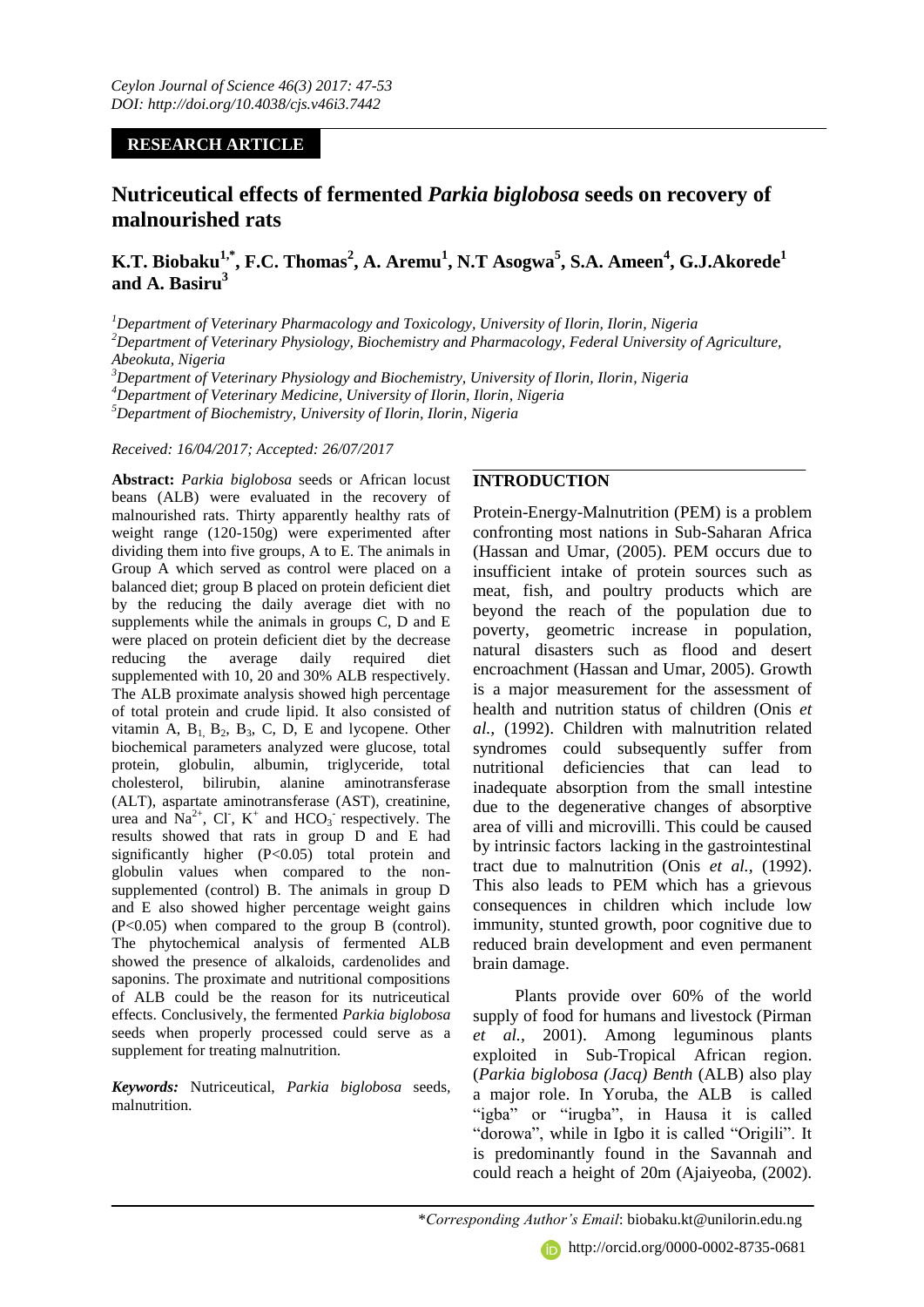*P biglobosa* is reported to be rich in protein constituents (Cook *et al.,* 2000; Lockeett *et al.*, 2000).

The findings of Bolajoko *et al.,* (2016) showed that the proximate analysis of various fermented forms of *P. biglobosa* consisted of useful constituents that could be exploited in nutrition.Previous studies showed that it has relatively high protein ash content and low carbohydrates making it a veritable plant with neutriceutical and PEM ameliorating potentials. In the same study it was also found out that it has anti-diabetic tendencies and could be used in the management against diabetes insupidus (Bolajoko *et al*., 2016). Hassan and Umar, (2005) found out that the whole seed, dehulled seed and the pulp are rich in crude protein, sulphur amino acid, total aromatic amino acid which include essential amino acids necessary for growth and development.

The aim of this study is to evaluate the ameliorative or neutriceutical effect of *P. biglobosa* (commonly known as African locust beans) on some biochemical parameters which include: blood glucose, total protein, albumin, globulin,  $K^+$ ,  $Na^+$ , creatinine, urea, bilirubin, triglyceride and total cholesterol and liver enzymes namely, AST, ALT and ALP. The wistar rats were used as animal models to simulate malnutritional syndrome and were subjected to lower daily average feed intake for induction of malnutrition and PEM

## **MATERIALS AND METHODS**

## **Welfare and ethics of animal subjects**

Ethical approval was sought from the Ethical Review Committee of the University of Ilorin. The study proposal was also presented at the University of Ibadan, where part of the research was conducted.Thirty apparently healthy weanling, grower Wistar rats, weighing between 120-150g were used in this study. The animals were acclimatized for two weeks and were fed on standard pelletized rat feed and water *ad libitum.* The animals housed in standard cage for rats and were monitored to ensure standard in welfare. The conditions in rat cages were maintained at their optimum levels. Each compartment had six rats.

## **Experimental design**

Weanling rats were randomly separated into five groups with six rats per group. Group A: were fed on standard feed *ad libitum* using standard daily requirement of 58 g daily per rat. This group is considered as a control. The animals in Group B were fed on 29 g per animal daily; Group C; 29 g per per animal daily with 10% supplementation of fermented *P. biglobosa.* The animals of Group D were fed on 29 g daily with 20% supplementation of *P. biglobosa* while *Group* E animals were fed on 29 g daily with 30% supplementation of *P. biglobosa*. The rats were weighed using a digital weighing balance after acclimatization (approximately three weeks after the experiment).

## **Induction of PEM**

Induction of malnutrition was carried out by considering the average-daily feed intake. For animals in test groups B to E, the average 58 g daily feed intake per rat was used as recommended by Council for International organizations of Medical Science; CIOMS (1985). The laboratory animal feed include fat/oil 6%, crude fibre 5%, calcium 1%, available phosphorus 0.4%, lysine 0.85%, methionine 0.35%, salt 0.3%, crude protein 18%, metabolisable energy 2900 Kcal.kg-1, (TOPFEEDS®, Lagos, Nigeria) as adopted by Biobaku and Shamaki, (2010). The test animals were given half the feed intake (29 g per rat)to decrease the average daily calorie intake and to induce PEM. The animals were subjected to different treatments for 21 days. The rats were fed with these diets with no precise time on each day to mimic the situation of PEM among children.

### **Procurement, processing of ALB and proximate and nutritional analysis**

ALB seeds were processed by depulping, dehulling, hydrating before fermenting by methods previously adopted by Ikenebomeh and Kok, (1984) and Esenwah and Ikenebomeh (2008). ALB seeds of 1.5 Kg were soaked in 10 L of distilled water for 24 hours. The pulp was subsequently removed by friction created by rubbing using palms. The pulp of the seeds of *Pakia* was air dried at 25  $\overline{^0C}$  in a laboratory for 3 days. The dehulling was carried out to free the cotelydon from the testae. The beans were then boiled in water, and rubbed to remove the testa*.*  The seeds were hydrated by boiling for an hour.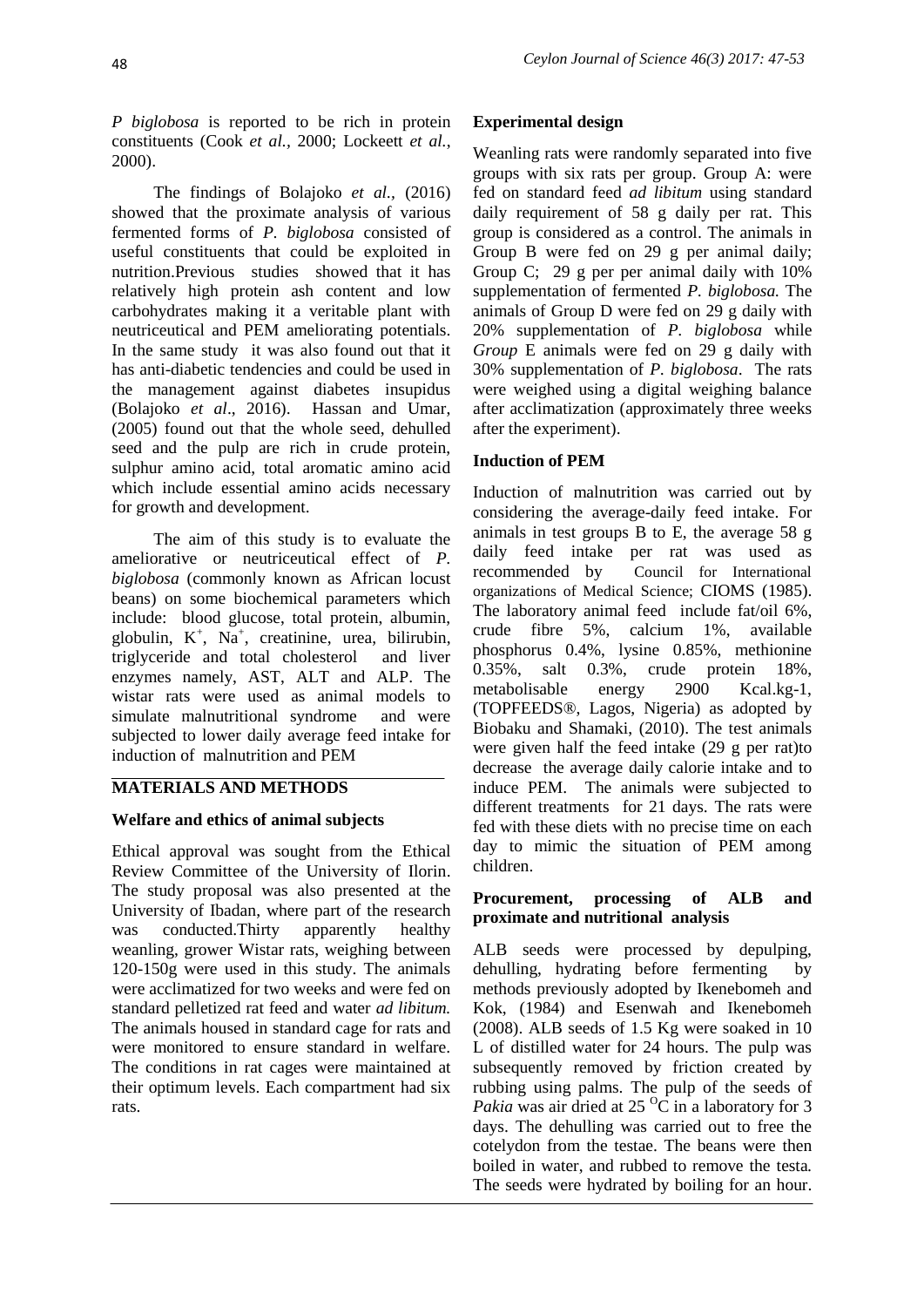This processed seeds are known as dehulled bean seeds by Esenwah and Ikenebomeh (2008) and synonymously termed processed substrates Esenwah and Ikenebomeh (2008).Following the fermentation, the colour of ALB is dark brown with a characteristic cheesy aroma due to the bacterial activity at the fermentation. The proximate and nutritional analysis were conducted using the method of AOAC (Association of Official Analytical Chemists) (2000).

#### **Blood collection and biochemical parameters analysis**

The experimental rats were then anaesthetized using diethyl ether of 2% solution Sigma– Aldrich, (Germany), in a jar and blood samples were collected by venous puncture of the median eye canthus. The blood was collected in sterile lithium heparinized sample tubes using a standard procedure as previously adopted by Ola-Davies *et al.* (2017). Plasma and serum was centrifuged at 4000 rpm for 10 minutes. Serum was collected and analyzed for glucose, total protein, albumin, globulin,  $K^+$ ,  $Na^+$ , creatinine, urea, bilirubin, triglyceride and total cholesterol using Randox® (UK) Commercial. The liver enzymes were also assessed (AST, ALT, and ALP) using Randox® (UK) Commercial test kits and standard spectrophotometric method.

### **Phytochemical analysis o**f **ALB**

The ALB was properly pulverized and dissolved to prepare a test sample then treated with dilute hydrochloric acid which was later filtered. The filtrate was then treated with Mayer's reagent (Potassium mercuric iodide). A yellow colour precipitate was observed which confirmed the presence of alkaloids. The filtrate was also treated with Dragendroffs reagent (which is a solution of potassium bismuth iodide). A red colour precipitate was observed further indicating the presence of alkaloids in ALB. The remaining filtrate was also treated with Hager's (which is a saturated picric acid solution) and the test was also positive with an appearance of a yellow coloured precipitate .

A 0.5g of ALB was pulverized and filtered; the filtrate was subsequently treated with glacial acetic acid solution then one drop of ferric chloride solution was added afterwards. A 1 ml concentrated H2SO<sup>4</sup> was added to the test sample. A brown ring was observed indicating the presence of deoxysugars which is classical of cardenolides ( Keller-Killian test). The Kedde test in the study was also positive when assessing presence of cardiac glycosides. The filtrate of ALB was boiled with 10 ml of  $H_2SO_4$  and filtered before cooling. The filtrate was properly shaken with 5 ml of a 10 percent solution of chloroform ;the chloroform layer was then pipette into a test tube then 1 ml of dilute ammonia was added.No change in colour indicating the absence of anthraquinones. Test for saponins was conducted by shaking a sample in a test tube. The froth created was mixed with three drops of olive oil. The mixture was then homogenised well to observe an emulsion indicating the presence of saponins in ALB. The test for the presence of tannins was also conducted using acetic acid and a 1 % solution of ferric chloride reagent. There were no colour changes indicating that ALB was negative for tannins.

Analysis was conducted at Department of Chemistry, Laboratory, University of Ibadan using the methods given in Trease and Evans (1983).

#### **Assessment of weights of Experimental animal**

Digital top loading balance was used to weigh each rat prior to the experiment, after induction of PEM and after the treatments introduced. **Statistical analysis**

The data generated were analyzed using SPSS, (2006). Analysis of variance was used to compare means of various treatments group, while Duncan's test was used as the mean separation method and the level of significance considered was (P<0.05).

### **RESULTS AND DISCUSSION**

The proximate analysis of fermented seeds of *P.biglobosa* showed percentages of constituents as thus:  $30.49 \pm 0.20$  of total protein, crude lipid of  $0.91\pm0.02$  , carbohydrates of  $24.21\pm4.03$ , crude fibre composition  $5.94 \pm 0.01$ , while the calorific value composition was  $947.65 \pm 30.02 \text{ KJ}/100 \text{g}$ . The ash and moisture components of ALB were  $4.55\pm0.02$  and  $33.90\pm0.05$ , respectively as given in Table 1.The ALB was also found to be nutritionally endowed with an array of vitamins. The table 2 showed the nutritional compositions of vitamins A,  $B_1$ ,  $B_2$ ,  $B_3$ , C, D and lycopene. The findings showed higher protein levels which was in agreement with previous studies of Aiyelaagbe, (1996a), in their previous study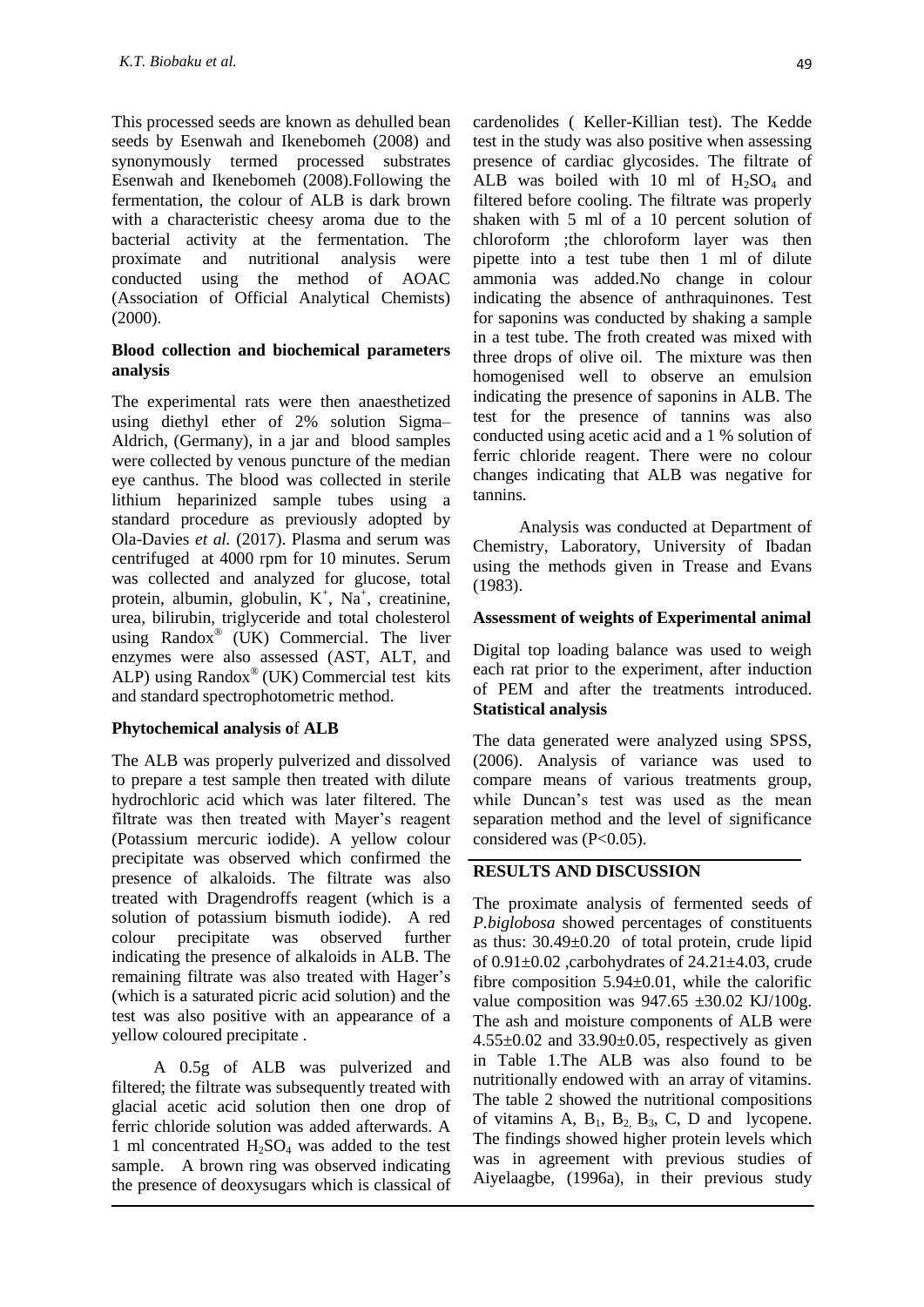however observed high glutamic acid content. Glutamic acid could be the part of amino acids which could be among the factors responsible for the recovery from malnutrition. Table 3 showed there was an insignificant increases in the levels of total cholesterol in animals from groups C, D and E. The increased total cholesterol levels in rats could possibly be due to the improvement of caloric intake and lesser extent of lipolysis that accompanies glycogenolysis at starvation and malnutrition. The ALB crude fats might have also supplemented the body reserves. The results of crude fats in fermented ALB was in agreement with the findings of Aiyelaagbe (1996b),which also reaffirms the presence of arachidic acid in fermented ALB. This plays a major part of the nervous system and may prevent neuronal degenerative changes due to the PEM. The other fatty acids could maintain the membrane integrity of cellular components and enhance energy recovery of malnourished rats. This coupled with the vitamins that act can as coenzymes, improve metabolic intermediary pathways, physiologic functions, immunity and neuroendocrine functions.Vitamin C and lycopene were also present in ALB which would added nutritional value to its ameliorative effect. These nutritional components possess dietary antioxidant property that could aid in the mitigation of malnutritional stress. This could be the explanation for biochemical parameters and weights of grower Wistar rats that were subjected to induce PEM. When the average daily meal requirement decreased, it induced the PEM in test groups. The decreased average daily required quatity was supplemented with10%, 20% and 30% ALB. The spplementations of higher percentages have helped the animals to ameliorate the PEM during the course of the experiment.Table 3 showed ameliorative effect of ALB supplementation on some biochemical parameters in rats those subjected to induced malnutrition for three weeks. There was a significant increase (P< 0.05) in total plasma protein in D and E test groups in which the rats were supplemented with 20% and 30% ALB compared to group B with no added supplementation. However, group C supplemented with 10% of ALB was not significantly improved. This observation can be explained pharmacologically that the ameliorative therapeutic effect of ALB is efficacious only at higher percentages such as 20% and 30%. The other biochemical parameters

were not significantly influenced by the supplementation of ALB*.* This study suggests that leguminous seeds of ALB improved the protein balance in rats. Hassan and Umar, (2005) observed number of essential amino acids in *P. biglobosa* bean seeds which include glycine phenlyalanine, serine, threonine, and tyrosine. All these amino acids may have ameliorated the PEM in the test groups given with higher percentages of ALB.This may have also improved the metabolism in animals induced with PEM. The outcomes were reflected on the significant weight increases shown by test animals  $(P<0.05)$  in groups D and E (Table 4).The amino acids present in ALB have improved the nutritional value of the diet given to test animals. Other parameters showed no significant influence on the liver enzymes (ALT, AST, ALP) and renal function tests (Table 3). This study also showed that ALB is not nephrotoxic and hepatotoxic. ALB also may contained cytoprotective property on the hepatocytes and other parenchyma when predisposed to stress due to malnutrition. This finding was in line with the previous findings of Patrick-Inwanyau *et al.,*(2010), where they found the hepatoprotective property of *Pakia clappertoniania* and *Xylopia aethiopica* in rats. In this study, *Pakia* was combined with *Xylopia aethiopica* and this combination has elicited its effect by protecting the hepatocytes and prevented an increase in the levels of liver enzymes in the serum due to the toxic effect of CCl4. In both studies, the animals were subjected to stress and *Pakia* supplementations played a role in the maintenance of the cell integrity of parenchymal cells. Another study by Tolulope *et al.,*(2013) also had a similar trend with the biochemical parameters when methanolic extracts of leaf of *Pakia biglobosa* was administered, showing that various parts of this plant are most likely possess antioxidants constituents.This study also gave credence to the nutriceutical potentials of ALB. The incorporation of ALB in the usual feedis considered standard in conformity with the values of FAO/WHO/UNU, (1991) given in previous studies. The phytochemical constituents of ALB given in table 5 shows the presence of cardenolides, alkaloids and saponins and also the absence of anthraquinones and tannins. One or more of these phythochemical constituents may have enhanced metabolic activities of the experimental animals. The antioxidants in ALB could also play a role in improving the health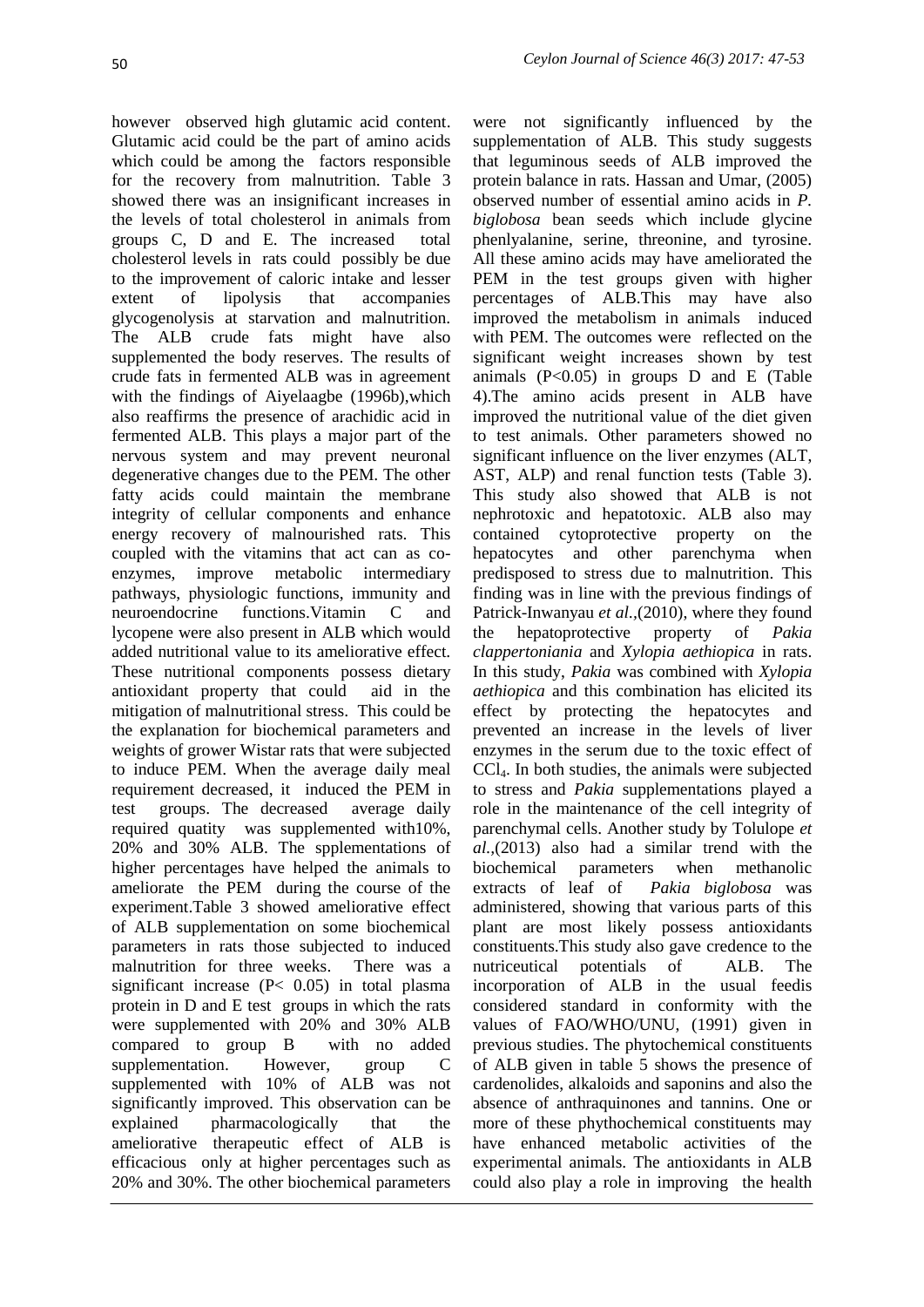and wellbeing of the experimental rats. The active compounds including cardenolides and<br>saponins are speculated to increase are speculated to increase gastrointestinal functions and assessory glands of such as exocrine portion of the pancreas. This can improve appetite loss that can be resulted due to adverse effects of malnutrition. Therefore, the restoration of appetite may also be considered as an important imapct towards the recovery from PEM-induced experimental rats.

**Table 1:** Proximate composition of ALB Mean± SD.

| <b>Parameters</b>         | Value In | Composition      |
|---------------------------|----------|------------------|
| Total protein (%)         |          | $30.5 \pm 0.20$  |
| Crude lipid $(\%)$        |          | $0.91 \pm 0.02$  |
| Moisture $(\%)$           |          | $33.9 + 0.05$    |
| Ash $(\%)$                |          | $4.55+0.02$      |
| Crude fibre $(\%)$        |          | $5.94 \pm 0.01$  |
| Carbohydrates (%)         |          | $24.2 \pm 4.03$  |
| Calorific Value (KJ/100g) |          | $947.6 \pm 30.2$ |

**Table 2 :** Nutritional composition of ALB Mean± SD.

| <b>Parameters</b> | <b>Value In Composition</b> |
|-------------------|-----------------------------|
| Vitamin A         | 54.72±1.07                  |
| $(\mu g/100g)$    |                             |
| Vitamin $B_1$     | $0.205 \pm 0.00$            |
| (mg/100g)         |                             |
| Vitamin $B_2$     | $7.70 \pm 0.07$             |
| $(\mu g/100g)$    |                             |
| Vitamin $B_3$     | $13.26 + 0.33$              |
| $(\mu g/100g)$    |                             |
| Vitamin C         | $1.66 \pm 0.02$             |
| (mg/100g)         |                             |
| Vitamin E         | $0.38 + 0.01$               |
| $(\mu g/100g)$    |                             |
| Lycopene          | $0.38 + 0.01$               |
| $(\mu$ g/100g)    |                             |

**Table 3:** Ameliorative effect of *P. biglobosa* supplementation on some Biochemical parameters in rats induced malnutrition for three weeks.

| <b>Parameters</b>                                                          | A                              | B                     | C                     | D                             | E                     |
|----------------------------------------------------------------------------|--------------------------------|-----------------------|-----------------------|-------------------------------|-----------------------|
| Glucose $(mg/dl)$                                                          | $107.14 \pm 8.64$              | $95.84 \pm 8.00$      | $87.86{\pm}4.13$      | $61.70 \pm 32.34$             | $82.93 \pm 5.00$      |
| Total Protein $(g/l)$                                                      | $56.54 \pm 1.74$ <sup>ab</sup> | $49.20 \pm 1.91^b$    | $54.20 \pm 4.11^{ab}$ | $60.00 \pm 0.70$ <sup>a</sup> | $52.48 \pm 3.10^{ab}$ |
| Albumin $(g/l)$                                                            | $30.84 \pm 0.61^{ab}$          | $30.00 \pm 1.02^{ab}$ | $29.91 \pm 0.81^{ab}$ | $32.07+0.82^a$                | $29.90 \pm 0.80^{ab}$ |
| Globulin $(g/l)$                                                           | $25.70 \pm 1.49^{ab}$          | $18.40 \pm 1.00^c$    | $24.24 \pm 3.22^{ab}$ | $27.97 \pm 0.51$ <sup>a</sup> | $22.58 \pm 2.50^{ab}$ |
| $K^+(M/mol)$                                                               | $4.64 \pm 0.22$                | $3.50+0.32$           | $3.88 \pm 0.30$       | $3.37 \pm 0.15$               | $3.60 \pm 0.00$       |
| $Na^+(M/mol)$                                                              | $140.60 \pm 1.32$              | $139.29 \pm 2.29$     | $139.33 \pm 2.45$     | $137.22 \pm 1.77$             | $139.5 + 4.07$        |
| Creatinine (mg/dl)                                                         | $0.88 \pm 0.04$                | $0.98 \pm 0.05$       | $0.98 \pm 0.03$       | $0.79 \pm 0.06$               | $0.85 \pm 0.02$       |
| Bilirubin (mg/dl)                                                          | $0.67 \pm 0.40$                | $0.75 \pm 0.03$       | $0.76 \pm 0.04$       | $0.79 \pm 0.06$               | $0.82 \pm 0.02$       |
| Triglyceride (mg/dl)                                                       | $105.56 \pm 7.00$              | $95.85 \pm 3.46$      | $89.12 \pm 9.00$      | $90.97 \pm 5.10$              | $86.23 \pm 8.84$      |
| <b>Total Cholesterol</b>                                                   | $80.24 \pm 7.02$               | $92.82 + 4.28$        | $103.92 \pm 8.60$     | $104.70 + 8.28$               | $99.22 \pm 7.80$      |
| (mg/dl)                                                                    |                                |                       |                       |                               |                       |
| AST(IU/l)                                                                  | $198.80 \pm 19.20$             | $206.00 \pm 8.30$     | $165.80 \pm 12.82$    | $180 \pm 6.00$                | $190.00 \pm 12.94$    |
| ALT (IU/l)                                                                 | $56.00 \pm 8.32$               | $48.00\pm6.00$        | $47.65 \pm 12.91$     | $47.75 \pm 8.00$              | $50.71 \pm 9.10$      |
| ALP (IU/l)                                                                 | $170.40 \pm 15.20$             | $170.00 \pm 21.10$    | $176.40 \pm 5.80$     | $170.67 \pm 16.00$            | $175.53 \pm 1.30$     |
| Means abc with different superscript are considered significant $(P<0.05)$ |                                |                       |                       |                               |                       |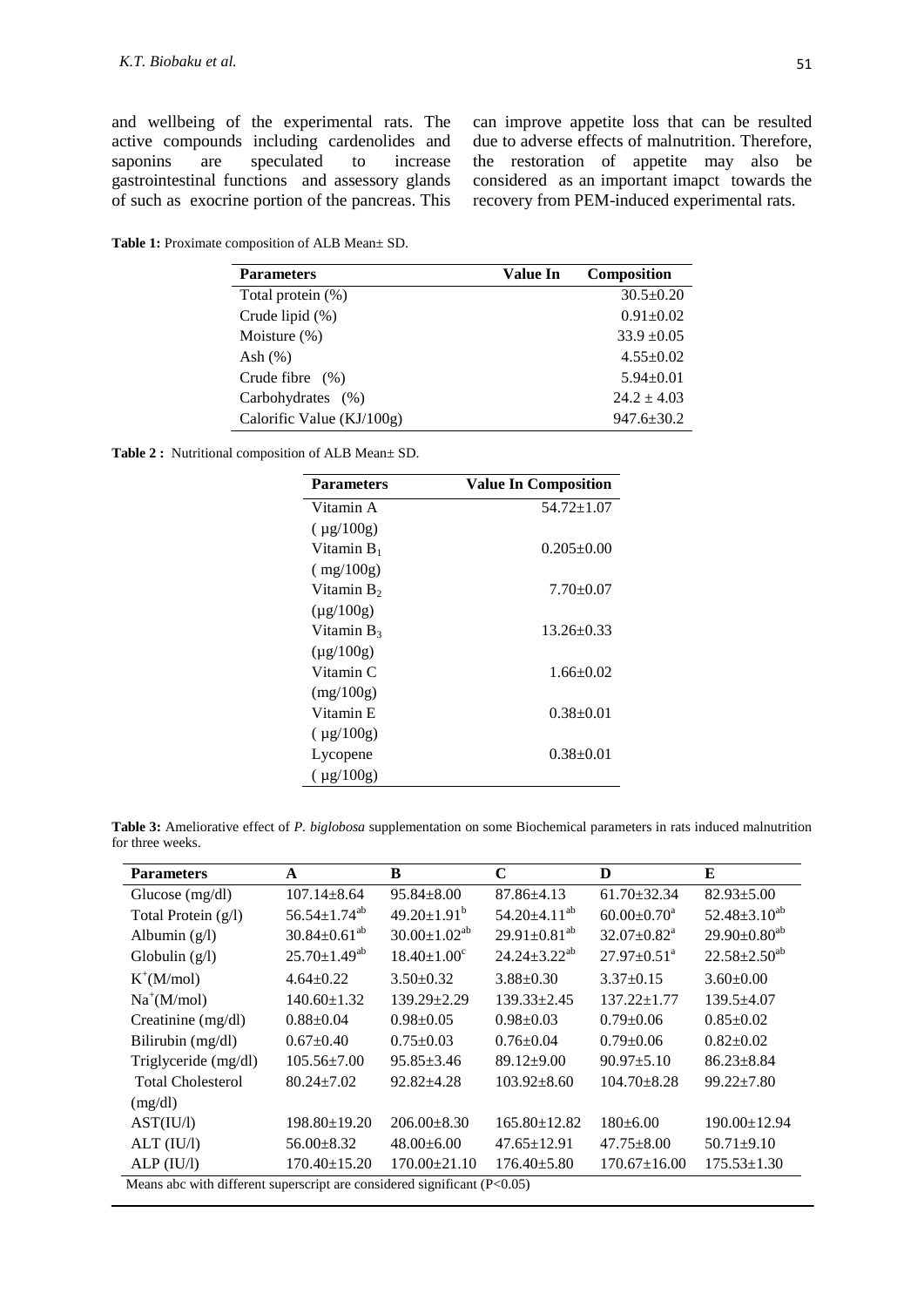| <b>Parameters</b>     | A                | в                                     | C              | D                                                                          | E               |
|-----------------------|------------------|---------------------------------------|----------------|----------------------------------------------------------------------------|-----------------|
| Weight $(g)$ prior    | $150.35 \pm 6.3$ | $120.34 + 7.3$                        | $126.33 + 8.0$ | $130.34 + 3.3$                                                             | $123.78 + 5.2$  |
| supplementation       |                  |                                       |                |                                                                            |                 |
| Weight $(g)$ after    |                  | $198.32 \pm 3.2^a$ $127.85 \pm 6.2^b$ |                | $130.87 \pm 7.3^{\circ}$ $190.52 \pm 3.3^{\circ}$ $191.54 \pm 7.5^{\circ}$ |                 |
| supplementation       |                  |                                       |                |                                                                            |                 |
| Percentage (%) weight | $31.90^{\circ}$  | $6.24^{\circ}$                        | $3.61^{\circ}$ | $46.17^{b}$                                                                | $54.74^{\rm a}$ |
| <i>ncrease</i>        |                  |                                       |                |                                                                            |                 |

**Table 4:** Effect of ALB supplementation on weight increase of Wistar rats.

Significant means with different superscript are considered significant at P<0.05.

**Table 5:** Photochemical analysis of ALB.

| <b>Tests conducted</b> | <b>Test</b>        | <b>Test</b>       | <b>Test</b> |
|------------------------|--------------------|-------------------|-------------|
| <b>Alkaloid tests</b>  | Dragendroff's      | Meyer's           | Hager's     |
|                        | $+ve$              | $+ve$             | $+ve$       |
| <b>Cardenolides</b>    | Keller Killani     | Kedde             |             |
|                        | $+ve$              | $-ve$             |             |
| <b>Anthraquinones</b>  | Chloroform/Ammonia | FeCl <sub>3</sub> |             |
|                        | -ve                |                   |             |
| <b>Saponins</b>        | Frothing           |                   |             |
|                        | $+ve$              |                   |             |
| <b>Tannins</b>         | Ferric chloride    |                   |             |
|                        | -ve                |                   |             |

+ve indicates present; while –ve is considered absent.

In conclusion, P*. biglobosa* beans (ALB) when added to the feed had a nutritive value and could be used as a supplement to enhance recovery from malnutrition. It also improved growth during adversity of malnutrition. There were also some few antinutritional factors that would warrant proper processing before consumption to denature them to avoid any interaction or competition with valuable nutrients.

#### **REFERENCES**

- Association of Official Analytical Chemists (AOAC) (2000).Official method of analysis. 15th Edition, Washington D.C. p212.
- Ajaiyeoba, E.O.(2002).Phytochemical and antibacterial properties of *Pakia biglobosa* leave extract. *African Journal of Biomedical.Research*. **5**:125-129.
- Aiyelaagbe, O.O., Ajaiyeoba, E.O.,Ekundayo, O.O. (1996a): Studies on the seed oils of Parkia *biglobosa and Parkia bicolor. Plant Foods for Human Nutrition* **49**: 229 - 233.
- Ajaiyeoba E.O., Okogun J.1. and Adeniyl B.A. (1996b): Antimicrobial activity' of Crenatine, an indole alkaloid synthesized from indole. *Phytotherapy Research*. **9:** 69 - 71.
- Biobaku,K.T and Shamaki, BU (2010).A preliminary Trypanocidal Study of Natural and Synthetic supplementation of Zinc and Magnesium in combination with Diminazene Aceturate in

Wistar rats. *Sahel Journal of Veterinary Science* **9**(2) 55-61

Bolajoko,I.O.,Babatunji,E.O.,Foluso,O.O.,Andrew,R. O and Abedemi,P.K (2016) Modulatory Influence of *Parkia biglobosa* Protein Isolate on Testosterone and biomarkers of oxidative stress in the brain and testes of streptozotocin-induced diabetic male rats. *International Journal of Physiology, pathophysiology and Pharmacology* **8**(3): 78-86

Cook,J.A.,Vander-

- Jagt,D.J.,Pastuszyn,A.,Mounkaila,G.,Glew,R.S.(2 000).Nutrient and Chemical compositions of 13 wild plant Foods of *Niger Journal of Food Composition and Analysis* **13**.83-92.
- Council for International organizations of Medical Science, (CIOMS) (1985).International Guiding Principles for Biomedical research Involving Animals. Council for International organizations of Medical Science,WHO Geneva,Switzerland.
- Esenwah,C.N, and Ikenebomeh, M.J. (2008). Processing effects on nutritional and antinutritional contents of African locust bean *(Parkia biglobosa) Benth.*seed. *Parkistan Journal of Nutrition* **7**(2):214-217.
- FAO/WHO/UNU, (1991). Protein quality evaluation. Food and Agricultural Organization of the United Nations, Rome,Italy.
- Hassan, L.G. and Umar, K.J. (2005).Protein and Amino acid composition of African Locust Bean *(Parkia biglobosa)Tropical and Subtropical Agroecosystems* **5**: 45-50.